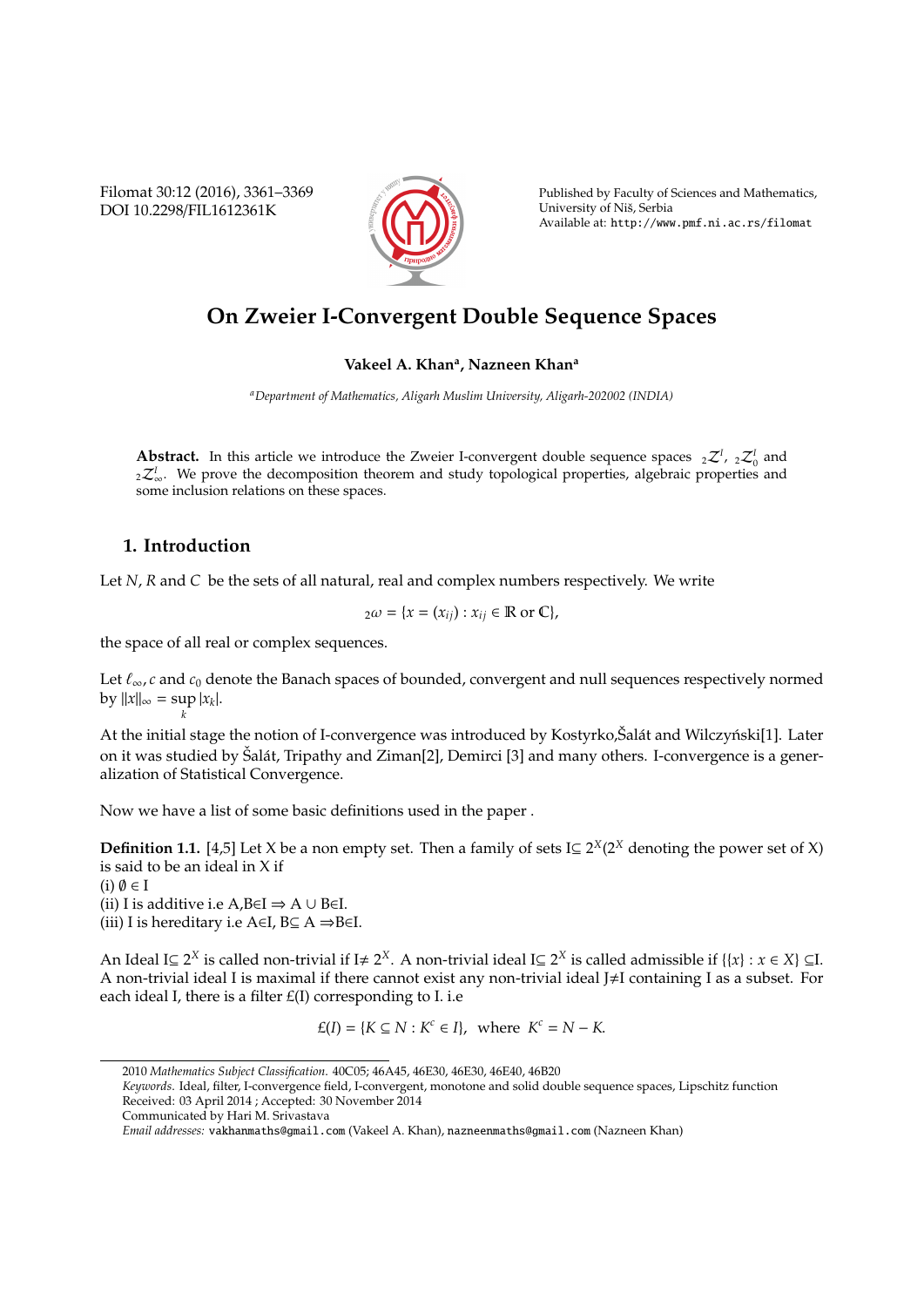**Definition 1.2.** A double sequence of complex numbers is defined as a function  $x : \mathbb{N} \times \mathbb{N} \to \mathbb{C}$ . We denote a double sequence as  $(x_i)$ , where the two subscripts run through the sequence of natural numbers independent of each other. A number  $a \in \mathbb{C}$  is called a double limit of a double sequence  $(x_{ij})$  if for every  $\epsilon > 0$  there exists some  $N = N(\epsilon) \in \mathbb{N}$  such that

$$
|(x_{ij}) - a| < \epsilon, \qquad \text{for all } i, j \geq N \text{ (see [6, 7, 8])}
$$

**Definition 1.3.**[7] A double sequence  $(x_{ij}) \in 2\omega$  is said to be I-convergent to a number L if for every  $\epsilon > 0$ ,

$$
\{i, j \in \mathbb{N} : |x_{ij} - L| \ge \epsilon\} \in I.
$$

In this case we write  $I - \lim x_{ij} = L$ .

**Definition 1.4.**[7] A double sequence  $(x_{ij}) \in 2\omega$  is said to be I-null if L = 0. In this case we write

$$
I-\lim x_{ij}=0.
$$

**Definition 1.5.** [7] A double sequence  $(x_{ij}) \in 2\omega$  is said to be I-cauchy if for every  $\epsilon > 0$  there exist numbers  $m = m(\epsilon)$ ,  $n = n(\epsilon)$  such that

$$
\{i, j \in \mathbb{N} : |x_{ij} - x_{mn}| \ge \epsilon\} \in I.
$$

**Definition 1.6.**[7] A double sequence  $(x_{ij}) \in 2\omega$  is said to be I-bounded if there exists  $M > 0$  such that

$$
\{i, j \in \mathbb{N} : |x_{ij}| > M\}.
$$

**Definition 1.7.**[7] A double sequence space E is said to be solid or normal if  $(x_{ij}) \in E$  implies  $(\alpha_{ij} x_{ij}) \in E$  for all sequence of scalars  $(\alpha_{ij})$  with  $|\alpha_{ij}| < 1$  for all  $i, j \in \mathbb{N}$ .

**Definition 1.8.**[7] A double sequence space *E* is said to be monotone if it contains the canonical preimages of its stepspaces.

**Definition 1.9.**[7] A double sequence space *E* is said to be convergence free if  $(y_{ii}) \in E$  whenever  $(x_{ii}) \in E$ and  $x_{ij} = 0$  implies  $y_{ij} = 0$ .

**Definition 1.10.**[7] A double sequence space *E* is said to be a sequence algebra if  $(x_{ij}.y_{ij})$  ∈ *E* whenever  $(x_{ij})$ ,  $(y_{ij})$  ∈ *E*.

**Definition 1.11.**[7] A double sequence space *E* is said to be symmetric if  $(x_{ii}) \in E$  implies  $(x_{\pi(ii)}) \in E$ , where  $\pi$  is a permutation on N.

A sequence space  $\lambda \subset \omega$  with linear topology is called a K-space provided each of maps  $p_i \longrightarrow C$  defined by  $p_i(x) = x_i$  is continuous for all  $i \in N$ .

Let  $\lambda$  and  $\mu$  be two sequence spaces and  $A = (a_{nk})$  be an infinite matrix of real or complex numbers  $a_{nk}$ , where  $n, k \in N$ . Then we say that *A* defines a matrix mapping from  $\lambda$  to  $\mu$ , and we denote it by writing  $A: \lambda \longrightarrow \mu$ .

If for every sequence  $x = (x_k) \in \lambda$  the sequence  $Ax = \{(Ax)_n\}$ , the *A* transform of *x* is in  $\mu$ , where

$$
(Ax)_n = \sum_k a_{nk} x_k, \quad (n \in N). \tag{1}
$$

By ( $\lambda : \mu$ ), we denote the class of matrices *A* such that  $A : \lambda \longrightarrow \mu$ .

Thus,  $A \in (\lambda : \mu)$  if and only if series on the right side of (1) converges for each  $n \in N$  and every  $x \in \lambda$ . (see[9]).

The approach of constructing the new sequence spaces by means of the matrix domain of a particular limitation method have been recently studied by Başar and Altay[10], Malkowsky[11], Ng and Lee[12] and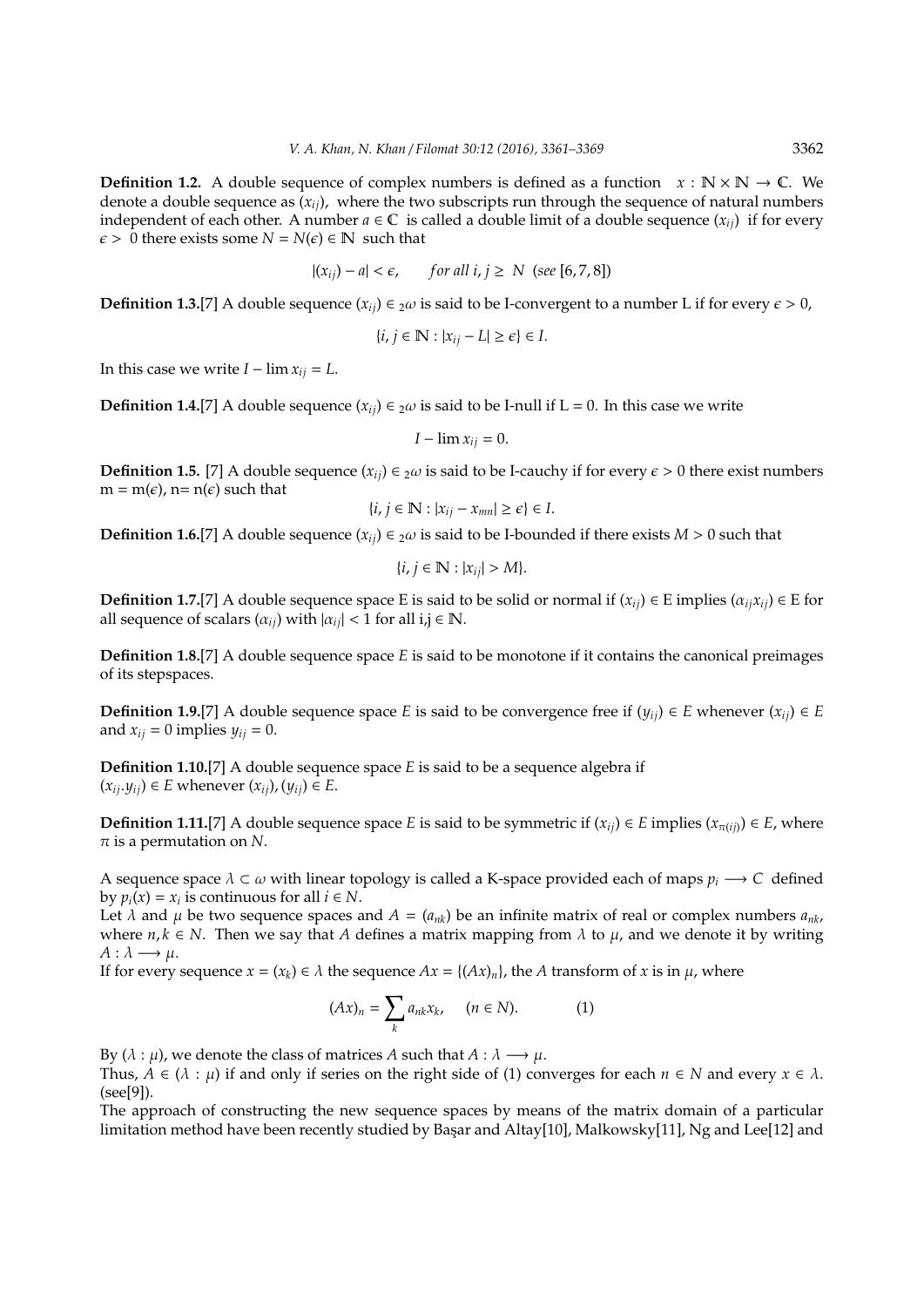Wang[13], Basar, Altay and Mursaleen[14]. For more information one can refer [15,16,17] Sengönül[18] defined the sequence  $y = (y_i)$  which is frequently used as the  $Z^p$  transform of the sequence  $x = (x_i)$  i.e,

$$
y_i = px_i + (1 - p)x_{i-1}
$$

where  $x_{-1} = 0$ ,  $p ≠ 1$ ,  $1 < p < \infty$  and  $Z^p$  denotes the matrix  $Z^p = (z_{ik})$  defined by

$$
z_{ik} = \left\{\n\begin{array}{l}\np, (i = k), \\
1 - p, (i - 1 = k); (i, k \in N), \\
0, \text{otherwise.}\n\end{array}\n\right.
$$

Following Basar,and Altay [10], Şengönül[18] introduced the Zweier sequence spaces  $\mathcal Z$  and  $\mathcal Z_0$  as follows

$$
\mathcal{Z} = \{x = (x_k) \in \omega : Z^p x \in c\}
$$

$$
\mathcal{Z}_0 = \{x = (x_k) \in \omega : Z^p x \in c_0\}.
$$

**The following Lemmas will be used for establishing some results of this article.**

**Lemma 1.12.** A sequence space *E* is solid implies that *E* is monotone.(See[19,20]) **Lemma 1.13.** Let *K* ∈ *£*(*I*) and *M* ⊆ *N*. If *M* ∉ *I*, then *M* ∩ *K* ∉ *I*.(See[19,20]) **Lemma 1.14.** If *I* ⊂  $2^N$  and *M* ⊆ *N*. If *M* ∉ *I*, then *M* ∩ *K* ∉ *I*.(See[21,22,23])

#### **Main Results**

**In this article we introduce the following classes of sequence spaces.**

$$
{}_{2}\mathcal{Z}^{I} = \{x = (x_{ij}) \in {}_{2}\omega : \{(i, j) \in N \times N : I - \lim Z^{p}x = L \text{ for some } L\}\}\in I
$$
  

$$
{}_{2}\mathcal{Z}_{0}^{I} = \{x = (x_{ij}) \in {}_{2}\omega : \{(i, j) \in N \times N : I - \lim Z^{p}x = 0\}\}\in I
$$
  

$$
{}_{2}\mathcal{Z}_{\infty}^{I} = \{x = (x_{ij}) \in {}_{2}\omega : \{(i, j) \in N \times N : \sup_{i,j} |Z^{p}x| < \infty\}\}\in I
$$

We also denote by

$$
_2m_Z^I = _2\mathcal{Z}_{\infty} \cap _2\mathcal{Z}^I \quad and \quad _2m_{\mathcal{Z}_0}^I = _2\mathcal{Z}_{\infty} \cap _2\mathcal{Z}_0^I
$$

**Theorem 2.1.** The classes of sequences  ${}_{2}Z^{I}$ ,  ${}_{2}Z^{I}_{0}$ ,  ${}_{2}m^{I}_{Z}$  and  ${}_{2}m^{I}_{Z_{0}}$  are linear spaces.

**Proof.** We shall prove the result for the space  ${}_{2}Z^{I}$ . The proof for the other spaces will follow similarly. Let  $(x_{ii})$ ,  $(y_{ii}) \in 2\mathcal{Z}^I$  and let  $\alpha, \beta$  be scalars. Then

$$
I - \lim |x_{ij} - L_1| = 0, \text{ for some } L_1 \in C ;
$$

$$
I - \lim |y_{ij} - L_2| = 0, \text{ for some } L_2 \in C ;
$$

That is for a given  $\epsilon > 0$ , we have

$$
A_1 = \{(i, j) \in N \times N : |x_{ij} - L_1| > \frac{\epsilon}{2}\} \in I,
$$
 (1)

$$
A_2 = \{i, j \in N \times N : |y_{ij} - L_2| > \frac{\epsilon}{2}\} \in I.
$$
 (2)

we have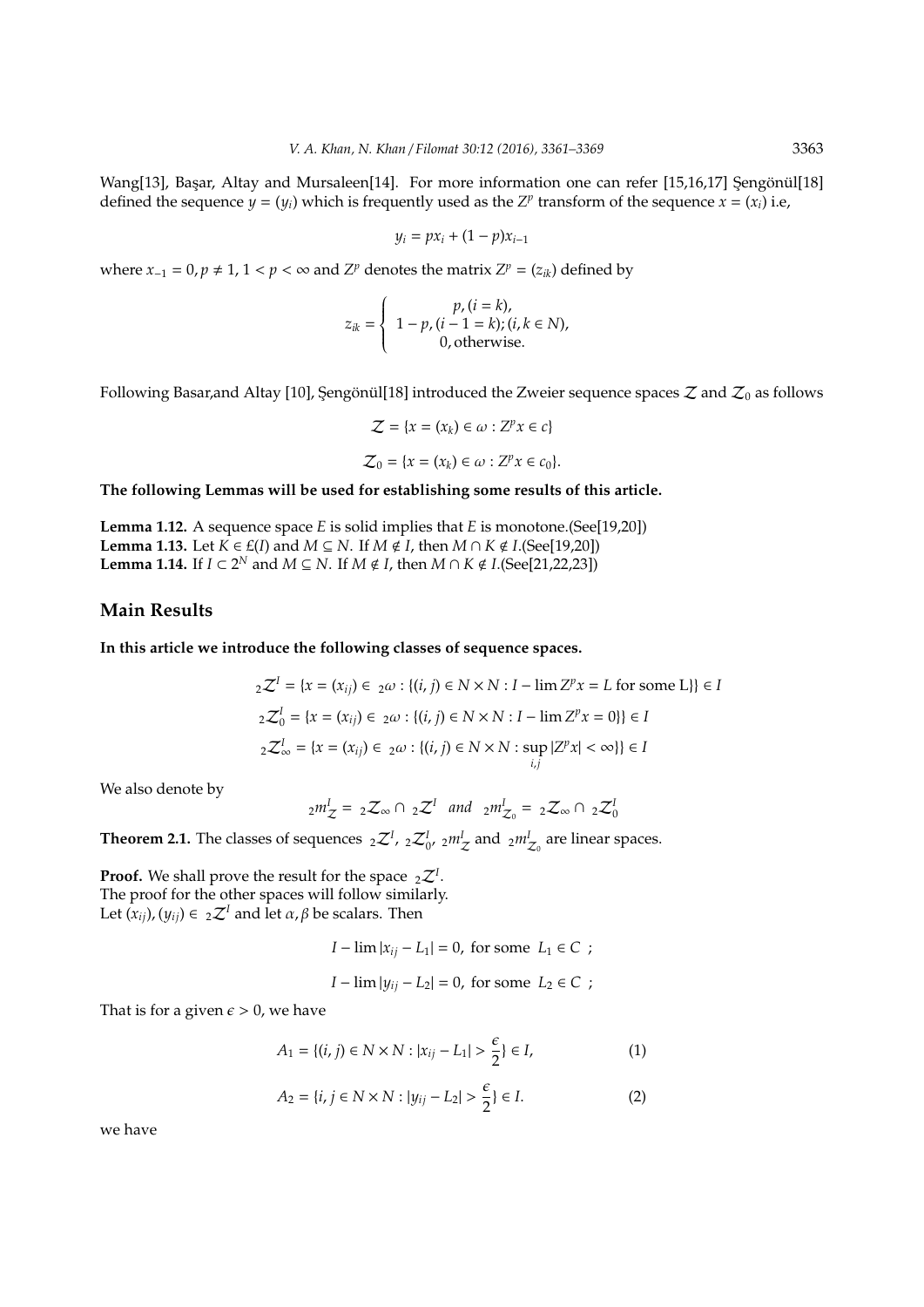$$
|(ax_{ij} + \beta y_{ij}) - (\alpha L_1 + \beta L_2)| \le |\alpha|(|x_{ij} - L_1|) + |\beta|(|y_{ij} - L_2|)
$$
  

$$
\le |x_{ij} - L_1| + |y_{ij} - L_2|.
$$

Now, by (1) and (2),

$$
\{(i,j)\in N\times N: |(\alpha x_{ij}+\beta y_{ij})-(\alpha L_1+\beta L_2)|>\epsilon\}\subset A_1\cup A_2.
$$

Therefore  $(\alpha x_{ij} + \beta y_{ij}) \in {}_{2}\mathcal{Z}^{I}$ . Hence  ${}_{2}\mathcal{Z}^{I}$  is a linear space.

We state the following result without proof in view of Theorem 2.1.

**Theorem 2.2.** The spaces  $_2m^I_{\mathcal{Z}}$  and  $_2m^I_{\mathcal{Z}_0}$  are normed linear spaces, normed by

$$
||x_{ij}||_* = \sup_{i,j} |x_{ij}|. \tag{3}
$$

**Theorem 2.3.** A sequence  $x = (x_{ij}) \in 2m\frac{1}{Z}$  I-converges if and only if for every  $\epsilon > 0$  there exists  $N_{\epsilon} = (m, n) \in$ *N* × *N* such that

$$
\{(i,j)\in N\times N:|x_{ij}-x_{N_{\epsilon}}|<\epsilon\}\in 2m_{\mathcal{Z}}^{I}
$$
\n
$$
(4)
$$

**Proof.** Suppose that  $L = I - \lim x$ . Then

$$
B_{\epsilon} = \{(i, j) \in N \times N : |x_{ij} - L| < \frac{\epsilon}{2}\} \in \, _2m_{\mathcal{Z}}^I \text{ for all } \epsilon > 0.
$$

Fix an  $N_{\epsilon} = (m, n) \in B_{\epsilon}$ . Then we have

$$
|x_{N_\epsilon}-x_{ij}|\leq |x_{N_\epsilon}-L|+|L-x_{ij}|<\frac{\epsilon}{2}+\frac{\epsilon}{2}=\epsilon
$$

which holds for all  $(i, j) \in B_{\epsilon}$ . Hence {(*i*, *j*) ∈ *N* × *N* :  $|x_{ij} - x_{N_{\epsilon}}| < \epsilon$ } ∈  $_{2}m_{\mathcal{Z}}^{I}$ .

Conversely, suppose that  $\{(i, j) \in N \times N : |x_{ij} - x_{N_{\epsilon}}| < \epsilon\} \in 2m_{\mathcal{I}}^{\mathcal{I}}$ . That is

$$
\{(i,j)\in N\times N:|x_k-x_{N_\epsilon}|<\epsilon\}\in~_{2}m_Z^I
$$

for all  $\epsilon > 0$ . Then the set

$$
C_{\epsilon} = \{(i, j) \in N \times N : x_{ij} \in [x_{N_{\epsilon}} - \epsilon, x_{N_{\epsilon}} + \epsilon] \} \in {}_{2}m_{\mathcal{Z}}^{I}
$$
 for all  $\epsilon > 0$ .

Let  $J_\epsilon = [x_{N_\epsilon} - \epsilon, x_{N_\epsilon} + \epsilon].$ If we fix an  $\epsilon > 0$  then we have  $C_{\epsilon} \in 2m_{\mathcal{Z}}^I$  as well as  $C_{\frac{\epsilon}{2}} \in 2m_{\mathcal{Z}}^I$ . Hence  $C_{\epsilon} \cap C_{\frac{\epsilon}{2}} \in 2m_{\mathcal{Z}}^{\mathcal{I}}$ . This implies that

$$
J = J_{\epsilon} \cap J_{\frac{\epsilon}{2}} \neq \phi
$$

that is

$$
\{(i,j)\in N\times N:x_{ij}\in J\}\in\ _{2}m_{\mathcal{Z}}^{I}
$$

that is

$$
diam J \leq diam J_{\epsilon}
$$

where the diam of J denotes the length of interval J. In this way, by induction we get the sequence of closed intervals

 $J_{\epsilon} = I_0 \supseteq I_1 \supseteq \dots \supseteq I_k \supseteq \dots \dots$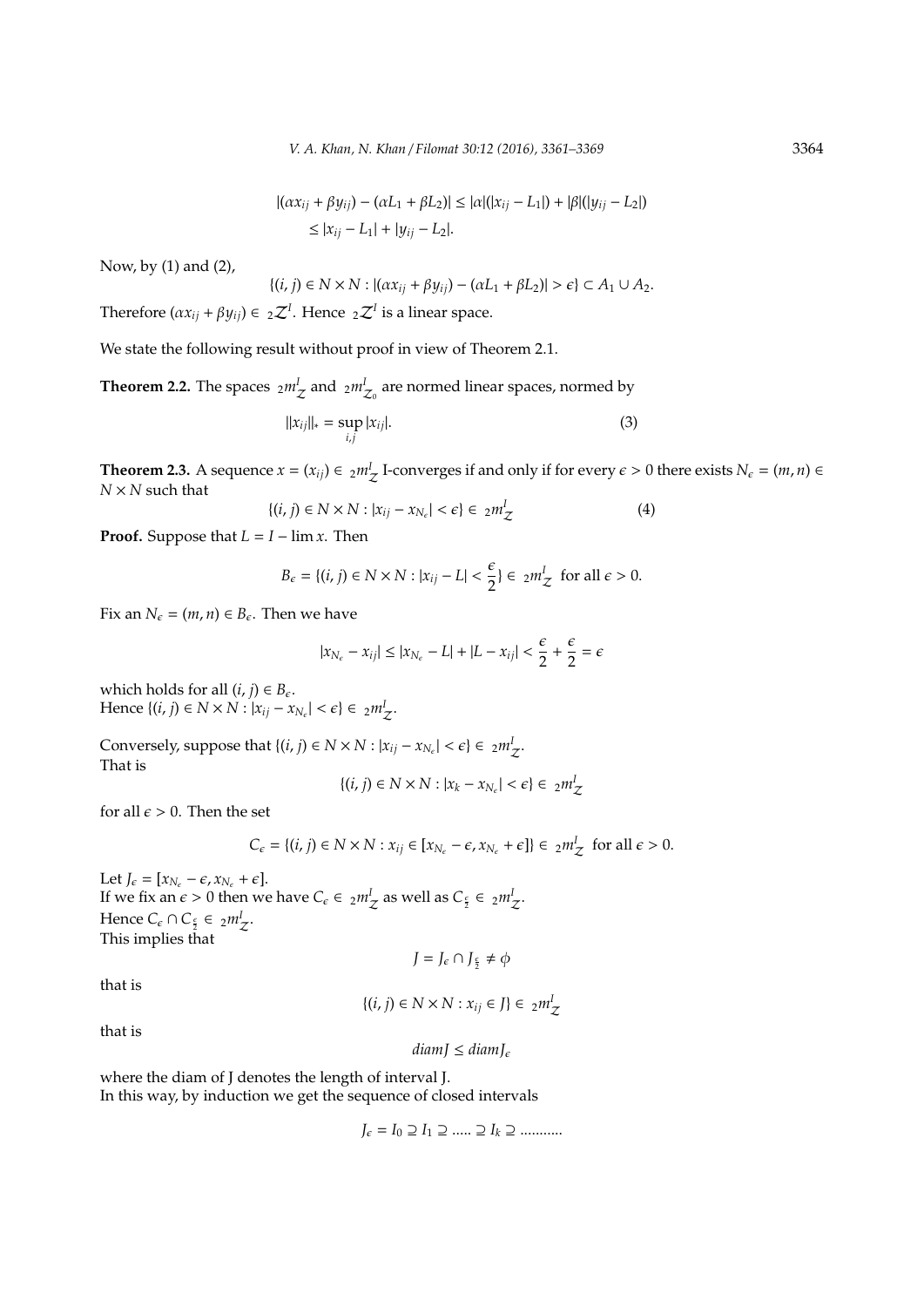with the property that  $diam I_k \leq \frac{1}{2} diam I_{k-1}$  for  $(k=2,3,4,...)$  and  $\{(i,j) \in N \times N : x_{ij} \in I_k\} \in m_Z^I$  for  $(k=1,2,3,4,...).$ 

Then there exists a  $\xi \in \bigcap I_k$  where  $(i, j) \in N \times N$  such that  $\xi = I - \lim x$ , that is  $L = I - \lim x$ .

**Theorem 2.4.** Let *I* be an admissible ideal. Then the following are equivalent.  $(a) (x_{ij}) \in 2Z^I;$ (b) there exists  $(y_{ij}) \in {}_{2}Z$  such that  $x_{ij} = y_{ij}$ , for a.a.k.r.I; (c) there exists( $y_{ij}$ ) ∈ 2 $\mathcal{Z}$  and ( $z_{ij}$ ) ∈ 2 $\mathcal{Z}_0^I$  such that  $x_{ij} = y_{ij} + z_{ij}$  for all (*i*, *j*) ∈ *N* × *N* and

{ $(i, j)$  ∈ *N* × *N* :  $|y_{ij} - L|$  ≥  $\epsilon$ } ∈ *I*;

(d) there exists a subset  $K = \{k_1 < k_2, \ldots\}$  of  $N$  such that  $K \in \mathcal{L}(I)$ and  $\lim_{n \to \infty} |x_{k_n} - L| = 0.$ 

**Proof. (a) implies (b)**. Let  $(x_{ij}) \in {}_{2}\mathcal{Z}^{I}$ . Then there exists  $L \in C$  such that

$$
\{(i,j)\in N\times N: |x_{ij}-L|\geq \epsilon\}\in I.
$$

Let  $(m_t, n_t)$  be an increasing sequence with  $(m_t, n_t) \in N \times N$  such that

$$
\{(i, j) \le (m_t, n_t) : |x_{ij} - L| \ge \frac{1}{t}\} \in I.
$$

Define a sequence (*yij*) as

*y*<sub>*ij*</sub> = *x*<sub>*ij*</sub>, for all  $(i, j) \leq (m_1, n_1)$ .

For  $(m_t, n_t) < (i, j) \le (m_{t+1}, n_{t+1})$  *for*  $t \in N$ .

$$
y_{ij} = \begin{cases} x_{ij}, & \text{if } |x_{ij} - L| < t^{-1}, \\ L, & \text{otherwise.} \end{cases}
$$

Then  $(y_{ii}) \in \mathbb{Z}$  and form the following inclusion

$$
\{(i, j) \le (m_t, n_t) : x_{ij} \ne y_{ij}\} \subseteq \{(i, j) \le (m_t, n_t) : |x_{ij} - L| \ge \epsilon\} \in I.
$$

We get  $x_{ij} = y_{ij}$ , for a.a.k.r.I.

**(b) implies (c)**. For  $(x_{ij}) \in \mathbb{Z}^I$ , there exists  $(y_{ij}) \in \mathbb{Z}^I$  such that  $x_{ij} = y_{ij}$ , for a.a.k.r.I. Let *K* = {(*i*, *j*) ∈ *N* × *N* :  $x_{ij}$  ≠  $y_{ij}$ }, then *K* ∈ *I*. Define a sequence (*zij*) as

$$
z_{ij} = \begin{cases} x_{ij} - y_{ij}, & \text{if } (i, j) \in K, \\ 0, & \text{otherwise.} \end{cases}
$$

Then  $z_{ij} \in {}_{2}Z_{0}^{I}$  and  $y_{ij} \in {}_{2}Z$ .

(c)implies (d). Let  $P_1 = \{(i, j) \in N \times N : |z_{ii}| \ge \epsilon\} \in I$  and

$$
K = P_1^c = \{(i_1, j_1) < (i_2, j_2) < \ldots\} \in \mathcal{E}(I).
$$

Then we have  $\lim_{n \to \infty} |x_{(i_n,j_n)} - L| = 0$ .

**(d) implies (a)**. Let  $K = \{(i_1, j_1) < (i_2, j_2) < ... \} \in E(I)$  and  $\lim_{n \to \infty} |x_{(i_n, j_n)} - L| = 0$ . Then for any  $\epsilon > 0$ , and Lemma 1.17, we have

$$
\{(i, j) \in N \times N : |x_{ij} - L| \ge \epsilon\} \subseteq K^c \cup \{(i, j) \in K : |x_{ij} - L| \ge \epsilon\}.
$$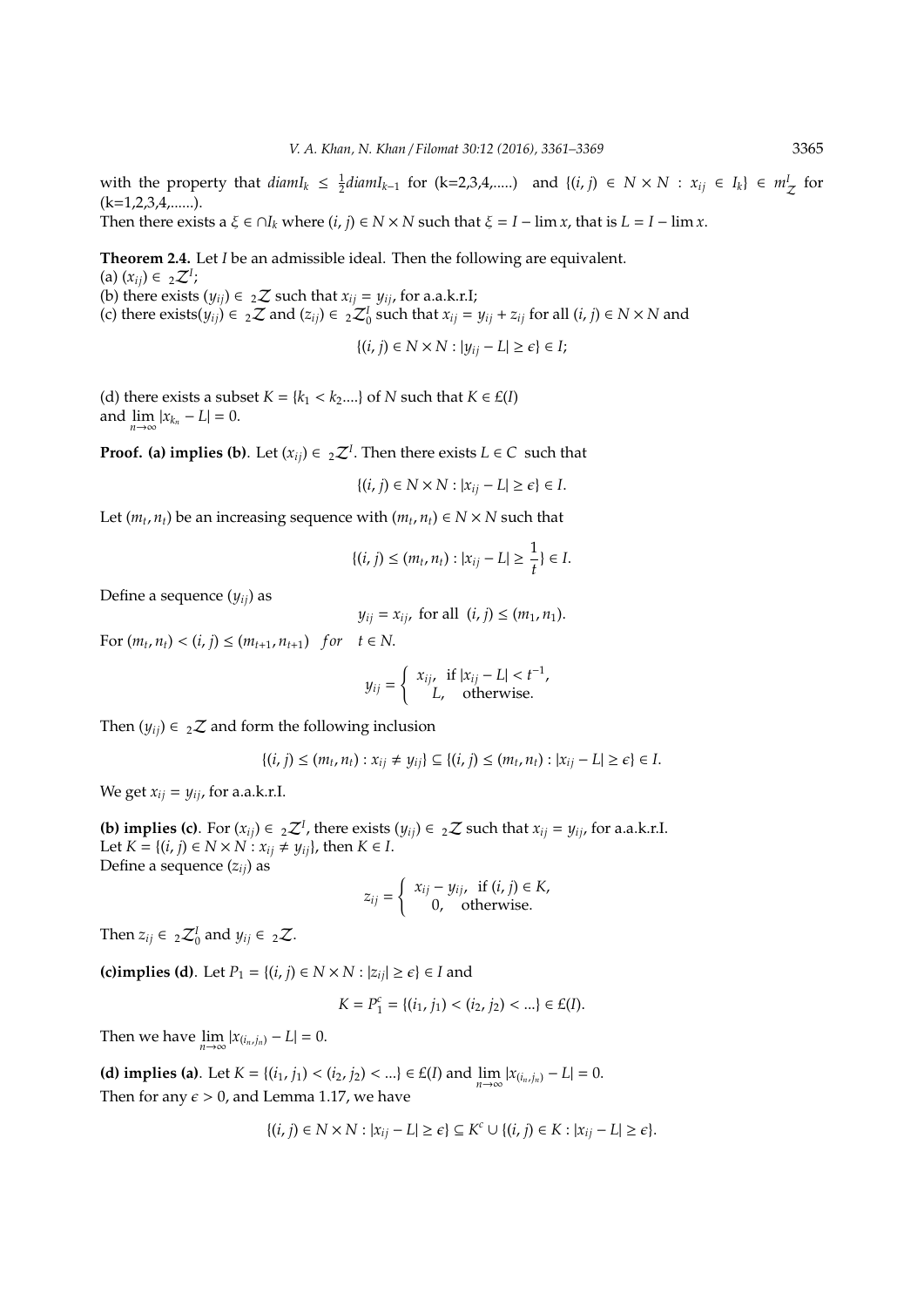Thus  $(x_{ij}) \in {}_{2}Z^{I}$ .

**Theorem 2.5.** The inclusions  ${}_{2}Z_{0}^{I} \subset {}_{2}Z_{0}^{I} \subset {}_{2}Z_{\infty}^{I}$  hold and are proper.

**Proof.** Let  $(x_{ij}) \in {}_{2}{{Z}^{I}}$ . Then there exists  $L \in C$  such that

$$
I-\lim |x_{ij}-L|=0
$$

We have  $|x_{ij}| \leq \frac{1}{2}|x_{ij} - L| + \frac{1}{2}|L|$ .

Taking the supremum over  $(i, j)$  on both sides we get  $(x_{ij}) \in {}_{2}Z^{I}_{\infty}$ . The inclusion  ${}_{2}Z_{0}^{I} \subset {}_{2}Z^{I}$  is obvious. The strict inclusion is also trivial.

**Theorem 2.6.** The function  $\hbar$  :  $_{2}m_{\mathcal{Z}}^{I} \rightarrow R$  is the Lipschitz function, where  $_{2}m_{\mathcal{J}}^{I}$  =  $_{2}\mathcal{Z}^{I}$   $\cap$   $_{2}\mathcal{Z}_{\infty}$ , and hence uniformly continuous.

**Proof.** Let  $x, y \in \frac{2mZ}{}, x \neq y$ . Then the sets

*A*<sub>*x*</sub> = {(*i*, *j*) ∈ *N* × *N* :  $|x_{ij} - \hbar(x)| \ge ||x - y||_*$ } ∈ *I*, *A*<sup>*y*</sup> = {(*i*, *j*) ∈ *N* × *N* :  $|y_{ij} - \hbar(y)| \ge ||x - y||_*$ } ∈ *I*.

Thus the sets,

$$
B_x = \{(i, j) \in N \times N : |x_{ij} - \hbar(x)| < ||x - y||_*\} \in E(I)
$$
  

$$
B_y = \{(i, j) \in N \times N : |y_{ij} - \hbar(y)| < ||x - y||_*\} \in E(I).
$$

Hence also *B* =  $B_x \cap B_y \in E(I)$ , so that  $B \neq \phi$ . Now taking (i,j) in *B*,

$$
|\hbar(x) - \hbar(y)| \leq |\hbar(x) - x_{ij}| + |x_{ij} - y_{ij}| + |y - \hbar(y)| \leq 3||x - y||_{*}.
$$

Thus  $\hbar$  is a Lipschitz function.

For  $2m^I_{Z_0}$  the result can be proved similarly.

**Theorem 2.7.** If  $x, y \in \frac{2mZ}{Z}$ , then  $(x,y) \in \frac{2mZ}{Z}$  and  $\hbar(xy) = \hbar(x)\hbar(y)$ .

**Proof.** For  $\epsilon > 0$ 

$$
\begin{aligned} B_x&=\{(i,j)\in N\times N: |x-\hbar(x)|<\epsilon\}\in E(I),\\ B_y&=\{(i,j)\in N\times N: |y-\hbar(y)|<\epsilon\}\in E(I). \end{aligned}
$$

Now,

$$
|x.y - \hbar(x)\hbar(y)| = |x.y - x\hbar(y) + x\hbar(y) - \hbar(x)\hbar(y)|
$$
  
\n
$$
\le |x||y - \hbar(y)| + |\hbar(y)||x - \hbar(x)| \tag{5}
$$

As  $_{2}m_{\mathcal{J}}^{I} \subseteq \mathcal{Z}_{\infty}$ , there exists an  $M \in \mathbb{R}$  such that  $\hbar |x| < M$  and  $|\hbar(y)| < M$ . Using eqn(5) we get

 $|x \cdot y - \hbar(x)\hbar(y)|$  ≤ *M* $\epsilon$  + *M* $\epsilon$  = 2*M* $\epsilon$ 

For all  $(i, j) \in B_x \cap B_y \in E(I)$ . Hence  $(x,y) \in 2m\frac{1}{Z}$  and  $\hbar(xy) = \hbar(x)\hbar(y)$ . For  $2m^I_{Z_0}$  the result can be proved similarly.

**Theorem 2.8.** The spaces  ${}_{2}Z_{0}^{I}$  and  ${}_{2}m^{I}_{Z_{0}}$  are solid and monotone .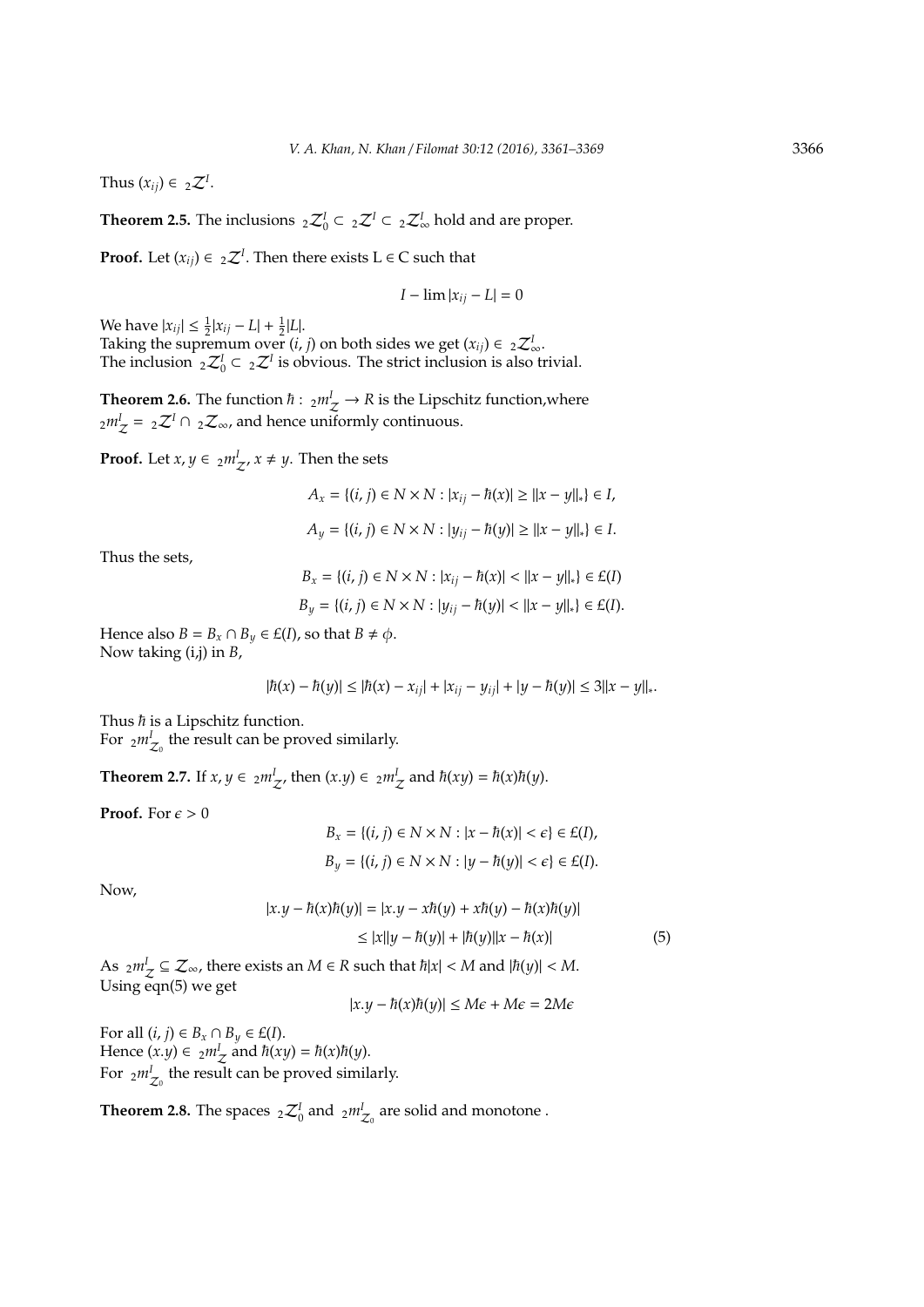**Proof.** We shall prove the result for  ${}_{2}Z_{0}^{I}$ . Let  $(x_{ij}) \in \mathcal{Z}_0^I$ . Then

$$
I - \lim_{k} |x_{ij}| = 0 \tag{6}
$$

Let  $(\alpha_{ij})$  be a sequence of scalars with  $|\alpha_{ij}| \le 1$  for all  $(i, j) \in N \times N$ . Then the result follows from (6) and the following inequality

 $|\alpha_{ij}x_{ij}| \leq |\alpha_{ij}||x_{ij}| \leq |x_{ij}|$  for all  $(i, j) \in N \times N$ . That the space  ${}_{2}Z_{0}^{I}$  is monotone follows from the Lemma 1.16. For  $2m^I_{Z_0}$  the result can be proved similarly.

**Theorem 2.9.** If *I* is not maximal, then the space  ${}_{2}\mathcal{Z}^{I}$  is neither solid nor monotone. **Proof.** Here we give a counter example. Let  $(x_{ij}) = 1$  for all  $(i, j) \in N \times N$ . Then  $(x_{ij}) \in {}_2\mathcal{Z}^I$ . Let  $K \subseteq N \times N$ be such that  $K \notin I$  and  $N \times N - K \notin I$ Define the sequence

$$
(y_{ij}) = \begin{cases} (x_{ij}), & \text{if } (i, j) \in K, \\ 0, & \text{otherwise.} \end{cases}
$$

Then  $(y_{ij})$  belongs to the canonical preimage of K-step space of  $\ _2\mathcal{Z}^I$  but  $(y_{ij})\notin \ _2\mathcal{Z}^I$ . Hence  ${}_{2}\mathcal{Z}^{I}$  is not monotone.

**Theorem 2.10.** The spaces  ${}_{2}\mathcal{Z}^{I}$  and  ${}_{2}\mathcal{Z}^{I}$  are sequence algebras.

**Proof.** We prove that  ${}_{2}Z_{0}^{I}$  is a sequence algebra. Let  $(x_{ij})$ ,  $(y_{ij}) \in {}_{2}Z_{0}^{I}$ . Then

$$
I - \lim |x_{ij}| = 0 \quad and \quad I - \lim |y_{ij}| = 0
$$

Then we have  $I - \lim |(x_{ij}.y_{ij})| = 0$ . Thus  $(x_{ij}.y_{ij}) \in {}_2\mathcal{Z}_0^I$ Hence  $_2\mathcal{Z}_0^I$  is a sequence algebra. For the space  ${}_{2}Z^{I}$ , the result can be proved similarly.

**Theorem 2.11.** The spaces  ${}_{2}Z^{I}$  and  ${}_{2}Z^{I}_{0}$  are not convergence free in general.

**Proof.** Here we give a counter example. Let  $I = I_f$ . Consider the sequence  $(x_{ij})$  and  $(y_{ij})$  defined by

$$
x_{ij} = \frac{1}{i,j} \text{ and } y_{ij} = i.j \text{ for all } (i,j) \in N \times N
$$

Then  $(x_{ij}) \in {}_{2}\mathcal{Z}^{I}$  and  ${}_{2}\mathcal{Z}_{0}^{I}$ , but  $(y_{ij}) \notin {}_{2}\mathcal{Z}^{I}$  and  ${}_{2}\mathcal{Z}_{0}^{I}$ . Hence the spaces  $_2\mathcal{Z}^I$  and  $_2\mathcal{Z}^I_0$  are not convergence free.

**Theorem 2.12.** If I is not maximal and  $I \neq I_f$ , then the spaces  ${}_2\mathcal{Z}^I$  and  ${}_2\mathcal{Z}^I_0$  are not symmetric.

**Proof.** Let  $A \in I$  be infinite. If

$$
x_{ij} = \left\{ \begin{array}{ll} 1, & \text{for } i \text{ , } j \in A, \\ 0, & \text{otherwise.} \end{array} \right.
$$

Then  $x_{ij} \in {}_{2}Z_{0}^{I} \subset {}_{2}Z^{I}$ 

let *K* ⊂ *N* be such that *K* ∉ *I* and *N* − *K* ∉ *I*. Let  $\phi$  : *K* → *A* and  $\psi$  : *N* − *K* → *N* − *A* be bijections, then the map  $\pi : N \to N$  defined by

$$
\pi(k) = \begin{cases} \phi(k), & \text{for } k \in K, \\ \psi(k), & \text{otherwise.} \end{cases}
$$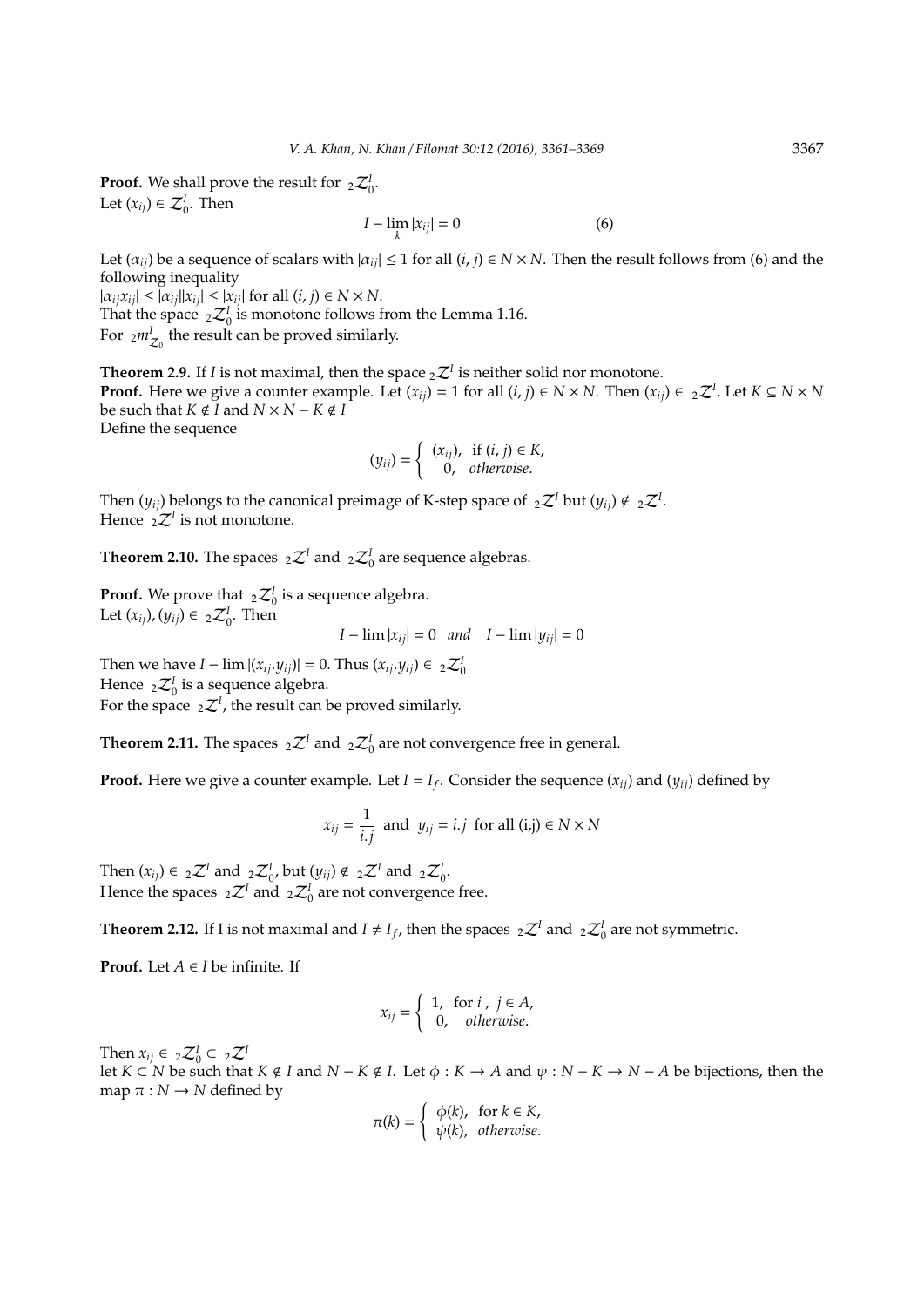is a permutation on *N*, but  $x_{(\pi(m)\pi(n))} \notin \mathcal{Z}^I$  and  $x_{(\pi(m)\pi(n))} \notin {}_2\mathcal{Z}_0^I$ . Hence  ${}_2\mathcal{Z}^I$  and  ${}_2\mathcal{Z}_0^I$  are not symmetric.

**Theorem 2.13.** The sequence spaces  ${}_2\mathcal{Z}^I$  and  ${}_2\mathcal{Z}^I_0$  are linearly isomorphic to the spaces  ${}_2c^I$  and  ${}_2c^I_0$  respectively, i.e  ${}_2\mathcal{Z}^I \cong {}_{2}c^I$  and  ${}_2\mathcal{Z}^I_0 \cong {}_{2}c^I_0$ .

**Proof.** We shall prove the result for the space  ${}_{2}\mathcal{Z}^{I}$  and  ${}_{2}c^{I}$ . The proof for the other spaces will follow similarly. We need to show that there exists a linear bijection between the spaces  ${}_{2}Z^{I}$  and  $c^{I}$ . Define a map  $T: \_2\mathcal{Z}^I \longrightarrow \_2c^I$  such that  $x \to x' = Tx$ 

$$
T(x_{ij}) = px_{ij} + (1 - p)x_{(i-1)(j-1)} = x'_{ij}
$$

where  $x_{-1} = 0$ ,  $p ≠ 1$ ,  $1 < p < \infty$ . Clearly T is linear. Further, it is trivial that  $x = 0 = (0, 0, 0, \dots)$  whenever *Tx* = 0 and hence injective. Let  $x'_{ij} \in 2c^{\ell}$  and define the sequence  $x = x_{ij}$  by

$$
x_{ij} = M \sum_{r=0}^{i} \sum_{s=0}^{j} (-1)^{(i-r)(j-s)} N^{(i-r)(j-s)} x'_{ij}
$$

for  $(i, j) \in N \times N$  and where  $M = \frac{1}{p}$  and  $N = \frac{1-p}{p}$  $\frac{\tau_P}{p}$ . Then we have

$$
\lim_{(i,j)\to\infty} px_{ij} + (1-p)x_{(i-1)(j-1)} = p \lim_{(i,j)\to\infty} M \sum_{r=0}^{i} \sum_{s=0}^{j} (-1)^{(i-r)(j-s)} N^{(i-r)(j-s)} x'_{ij}
$$

$$
+ (1-p) \lim_{(i,j)\to\infty} M \sum_{r=0}^{i-1} \sum_{s=0}^{j-1} (-1)^{(i-1-r)(j-1-s)} N^{(i-1-r)(j-1-s)} x'_{(i-1)(j-1)}
$$

$$
= \lim_{(i,j)\to\infty} x'_{ij}
$$

which shows that  $x \in \mathbb{Z}^I$ . Hence T is a linear bijection. Also we have  $||x||_* = ||Z^p x||_c$ Therefore

$$
||x||_* = \sup_{(i,j)\in N\times N} |px_{ij} + (1-p)x_{(i-1)(j-1)}|
$$
  
\n
$$
= \sup_{(i,j)\in N\times N} |pM \sum_{r=0}^{i} \sum_{s=0}^{j} (-1)^{(i-r)(j-s)} N^{(i-r)(j-s)} x'_{ij}
$$
  
\n
$$
+ (1-p)M \sum_{r=0}^{i-1} \sum_{s=0}^{j-1} (-1)^{(i-1-r)(j-1-s)} N^{(i-1-r)(j-1-s)} x'_{(i-1)(j-1)}
$$
  
\n
$$
= \sup_{(i,j)\in N\times N} |x'_{ij}| = ||x'||_{2^{c'}}.
$$

Hence  ${}_{2}\mathcal{Z}^{I} \cong {}_{2}c^{I}$ .

**Acknowledgments.** The authors would like to record their gratitude to the reviewer for his careful reading and making some useful corrections which improved the presentation of the paper.